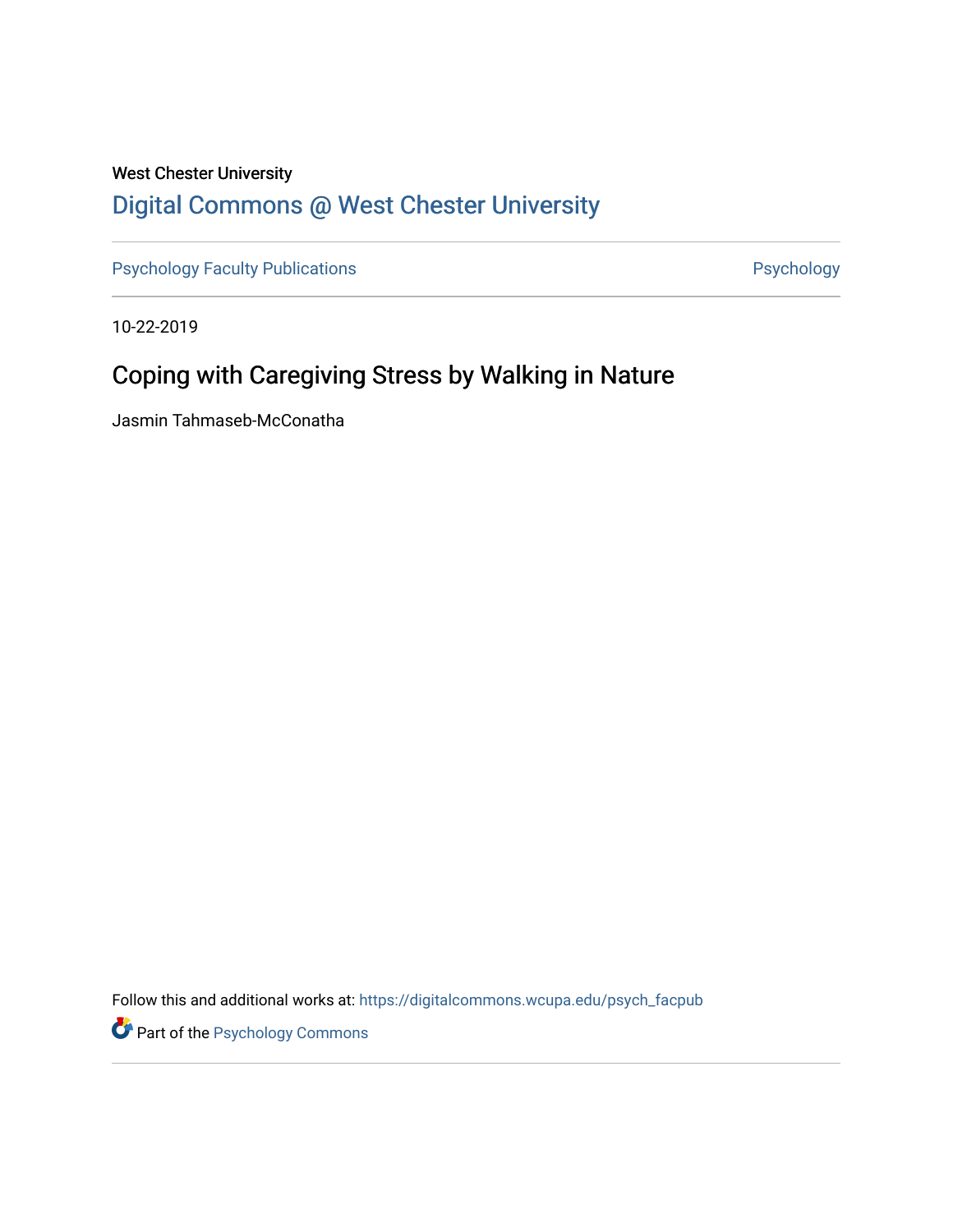

[Jasmin Tahmaseb-McConatha Ph.D.](https://www.psychologytoday.com/us/experts/jasmin-tahmaseb-mcconatha-phd)

[Live Long and Prosper](https://www.psychologytoday.com/us/blog/live-long-and-prosper)

**[STRESS](https://www.psychologytoday.com/us/basics/stress)** 

## Coping with Caregiving Stress by Walking in Nature

Walking can be a valuable stress management tool.

Posted Oct 22, 2019

I have written about the benefits of walking several times in this blog. Walking is a perfect form of exercise. Ten to 30 minutes of walking 3 to 5 times a week can make a significant difference in one's well-being.

Walking is also a great resource in coping with [caregiving](https://www.psychologytoday.com/us/basics/caregiving) stress. I recently worked with a woman who was struggling with the burdens of caregiving. Having conducted research and written about this topic, I met with her a few times and we discussed "small steps" that could help.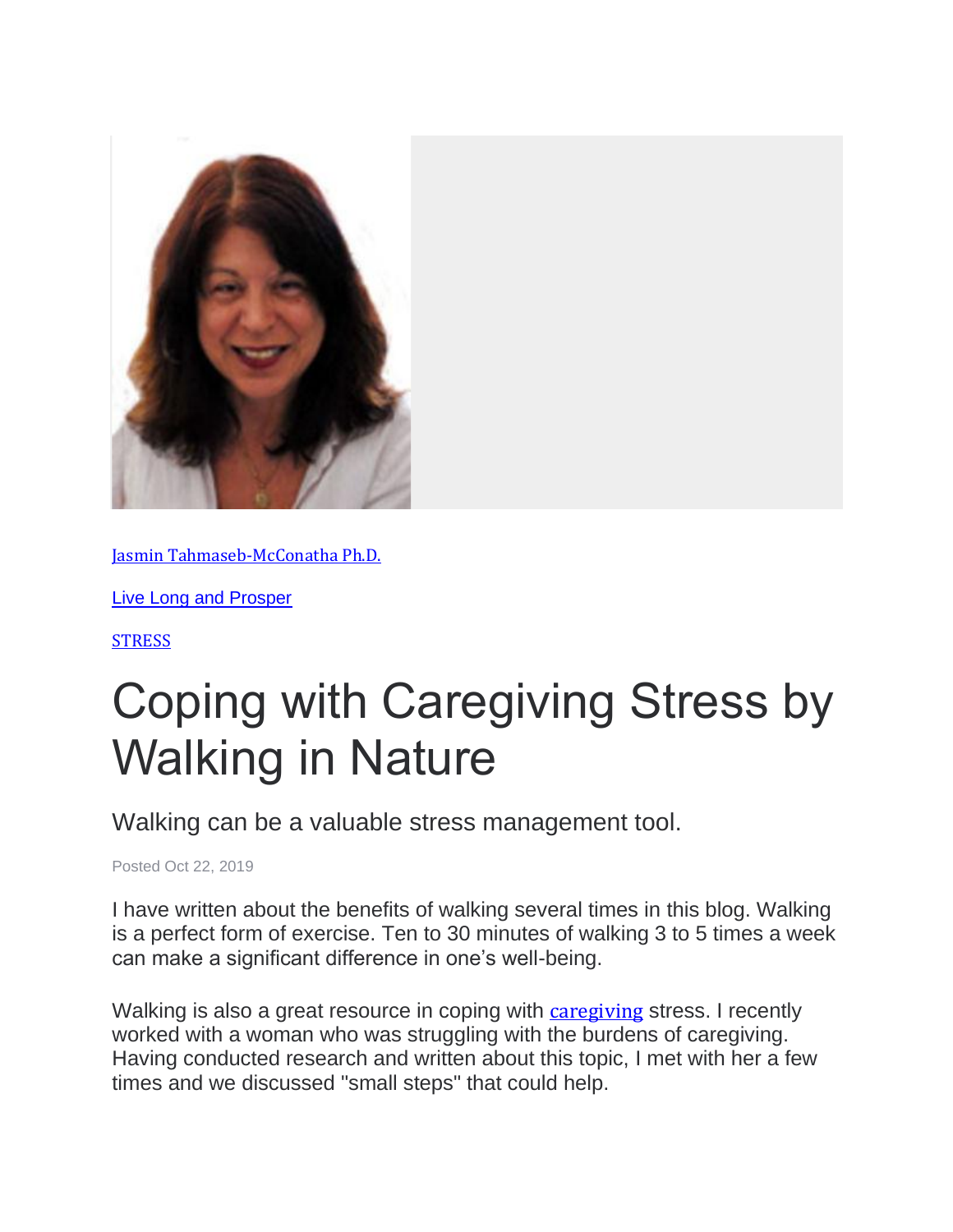Lise is a woman in her early eighties who cares for her husband who has [dementia](https://www.psychologytoday.com/us/basics/dementia). She does not have an extended family and feels [lonely](https://www.psychologytoday.com/us/basics/loneliness) and isolated. She has not exercised or socialized in several months. Lise spends her days taking care of Ari, her husband of more than 50 years. Ari has dementia. He is not completely disabled, but his loss of [memory](https://www.psychologytoday.com/us/basics/memory) is [stressful](https://www.psychologytoday.com/us/basics/stress) for Lise and the daily care she provides him, making his meals, reminding him to bathe and dress, driving him to the doctor, makes Lise so tired that she has not taken time to take care of herself. The burdens of caregiving have had an effect on Lise's health and well-being.

The case of Lise and Ari is not unusual. Now that people are living longer, an increasing number of older men and women are developing dementia. Statistics indicate that Alzheimer's is the 6th leading cause of death in the US. It is also an illness for which there is no prevention and no cure. Millions of people around the world are living with Alzheimer's. Alzheimer's disease, a progressive disease leading to gradual and complete deterioration. It affects social, affective, cognitive, and physical abilities. Alzheimer's is also gendered; two-thirds of victims are women. In fact, a person develops Alzheimer's every 69 seconds (Alzheimer's Association, 2009). People live for years with Alzheimer's, in fact, patients usually die from the disease 8 to 10 years after diagnosis.

During these years, the victims need constant care. Thirty to 38 million Americans, mostly women, are providing regular care for a loved one. The stressors associated with caregiving are overwhelming. Like Lise, many of these caregivers are over the age of 65 and struggling with their own health concerns. The majority of caregivers suffer from [anxiety](https://www.psychologytoday.com/us/basics/anxiety) and more than 30 percent suffer from [depression](https://www.psychologytoday.com/us/basics/depression) (APA, 2007).

Every day millions of women and men struggle to help a loved one live their later years with a degree of comfort and dignity (Tahmaseb McConatha, McConatha, & Stricker, 2019). Like many other people who care for a family member or friend, the stresses of providing 24- hour care have threatened Lise's health and [happiness](https://www.psychologytoday.com/us/basics/happiness). In the past two years, she has gained almost 20 pounds. She does not exercise and she eats to comfort herself. She knows she should eat less, eat better, and exercise more, but she is too tired most of the time. When she is tired and stressed she eats; food has always provided her with comfort. When she was active this was not a problem. She does not binge or eat overly large amounts of food and she simply enjoys eating.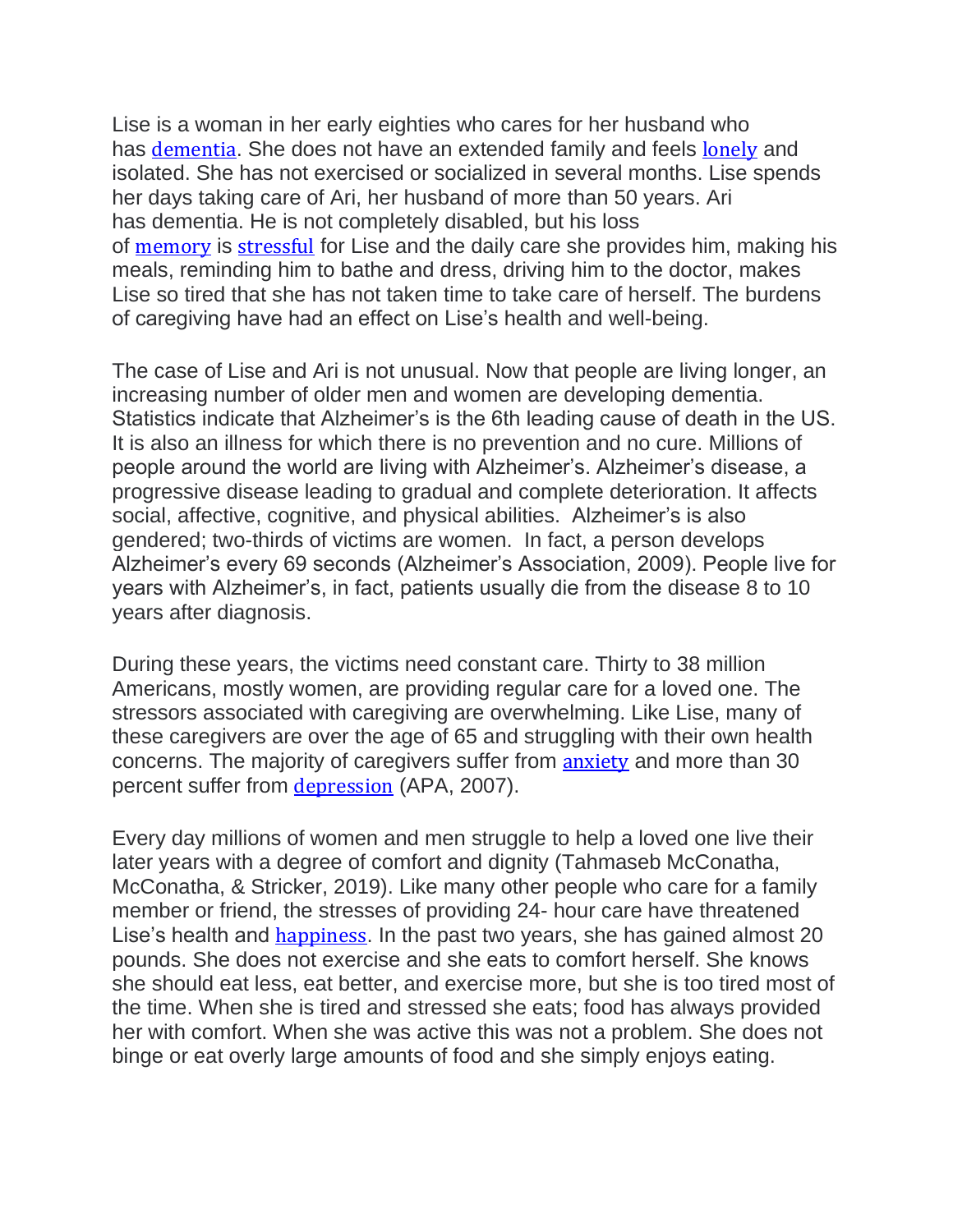Lise's early **[childhood](https://www.psychologytoday.com/us/basics/child-development)** was spent in WWII in Europe. She was often hungry. As a result, she associates food with safety and comfort. Until now she has never been heavy or had any weight-related health problems so eating when she wanted a degree of comfort was not a problem. Now, in later life, as she cares for her husband 24 hours a day, she eats too much, too often, and mindlessly. As a result, she has become heavy which has resulted in less energy and threats to her health. On a recent check-up, her blood work indicated that she has developed borderline diabetes. Lise is not alone in seeking comfort in food. The saying "comfort food" is a good example that most people associate food with home and family and "comfort". Problems arise when one eats the wrong kind of foods for comfort, or too much food, it is important to find comfort in a variety of ways, not just by eating.

Lise does not like her aging body and her health is at risk. After several conversations with Lise, she decides to take action now before her health deteriorates further. Her neighbor walks every day in a large park in their community. She has often asked Lise to join her, telling Lise that once she starts she will be addicted. Before she can change her mind, Lise walks next door and asks Sonja if she can walk with her the next morning. In the afternoon Lise goes out and buys a pair of walking shoes.

Her doctor has told her that walking would be good for her, so she knows there is no medical reason she should not walk. Her doctor has also said that Ari should walk as much as he can. Lise is determined that in the afternoons she will encourage Ari to take short walks around the block. Lise figures that even a short walk would help Ari feel better. A sedentary lifestyle can have significant negative health consequences, even for people with Alzheimer's (APA, 2009). In one study, three young, healthy men were put on bed rest for just 3 weeks. At the end of this only three weeks, their physical health had already declined, with an increase in body fat, a decrease in muscle strength and higher heart rates and blood pressure (Harvard Health Publications, 2011).

The implications of this small study are tremendous. Given that chronic illnesses increase in later life, it is highly likely that many older adults will be bedridden for a time. One way to reduce the likelihood of this happening is to walk, walk slowly if that is all you can do, walk for short periods at a time if that is necessary, but walk. Walking like other physical activity boosts the immune system reducing the chances of developing acute or chronic illnesses. In one study reported in Live Science, people who exercised at least five times a week were less likely to catch a cold and if they did their cold symptoms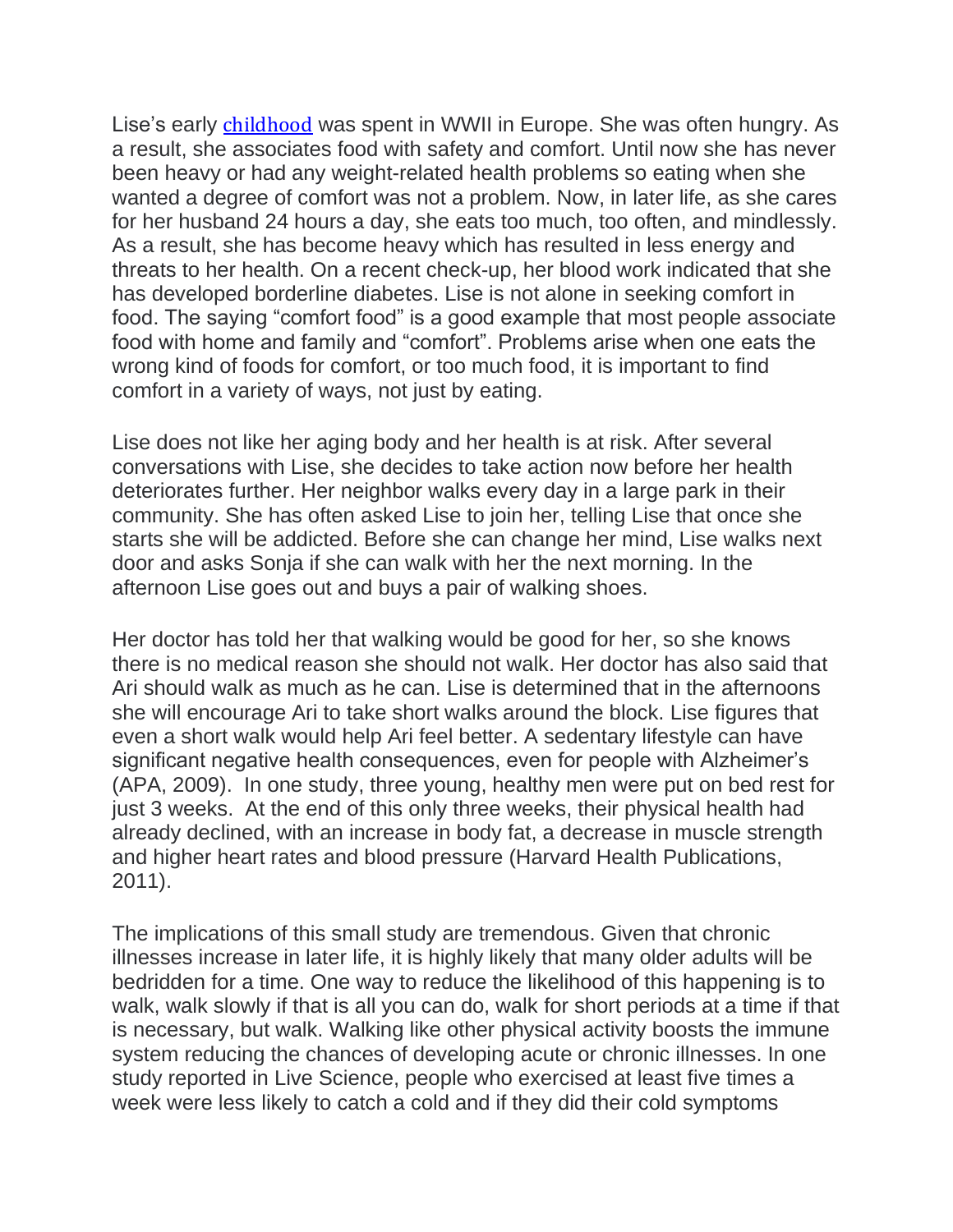lasted for a shorter period of time than those who did not exercise (Health and Science, 2010). There is substantial evidence that physical activity is positively related to overall wellbeing and makes people feel happier and more relaxed (Rennemark, Lindwall, Halling, & Berglund, 2009).

Lise has even read an article in the newspaper which stated walking may help ward off Alzheimer's (Tanner, 2004). As Lise begins joining her neighbor Sonja for a morning walk she immediately feels somewhat better. Sonja is very happy to have company. Lise starts small, walking only 15 minutes the first day. She likes it so much that, very soon, Sonja and Lise begin to walk together for one hour 4 to 5 times a week.

In three months of walking Lise loses 12 pounds. She and Sonja have also become good friends; they also have lunch one day a week at a local cafe. By walking, Lise has also met several other neighbors, including Susan who also cares for her husband. Susan also attends a support group for caregivers. The group provides her with information on what to expect as the disease progresses, and methods of stress reduction and [management](https://www.psychologytoday.com/us/basics/leadership) skills (Dartnell, Tahmaseb-McConatha, Kumar, & Treadwell, 2017). The support group is a source of hope for Lise. Lise decides to try to attend the group sessions with Susan. Lise finds that sharing stories of care with her new friends and the group to be helpful. Occasionally, in the afternoons the two caregivers have managed to encourage their husbands to take a stroll in the park and then get together for a short visit. Lise feels much better physically than she did three months ago. She is also much happier. While walking certainly does help alleviate the majority of her problems -- in order to cope effectively with the stress related to caregiving fully and considerable formal and informal support is needed -- walking has been a great first step for Lise.

## References

American Psychological Association. (2007). Protect your brain as you age. Retrieved from http://www.apa.org/topics/alzheimers/protect.aspx

Alzheimer's Association. (2009). Alzheimer's disease facts and figures: Chart of Alzheimer's and Dementia caregivers, March 3, 2011. AARP.org Bulletin. Retrieved http://refresh.aarp.org/relationships/caregiving/info-03-2011/alzheimer\_caregiver.html

Alzheimer's Facts and Figures. (2011). Alzheimer's Association. Retreived www.alz.org/facts

Colcombe, S., & Kramer, F. K. (2003). Fitness effects on the cognitive function of older adults: A meta-analytic study. Psychological Science, 14, 125-130.